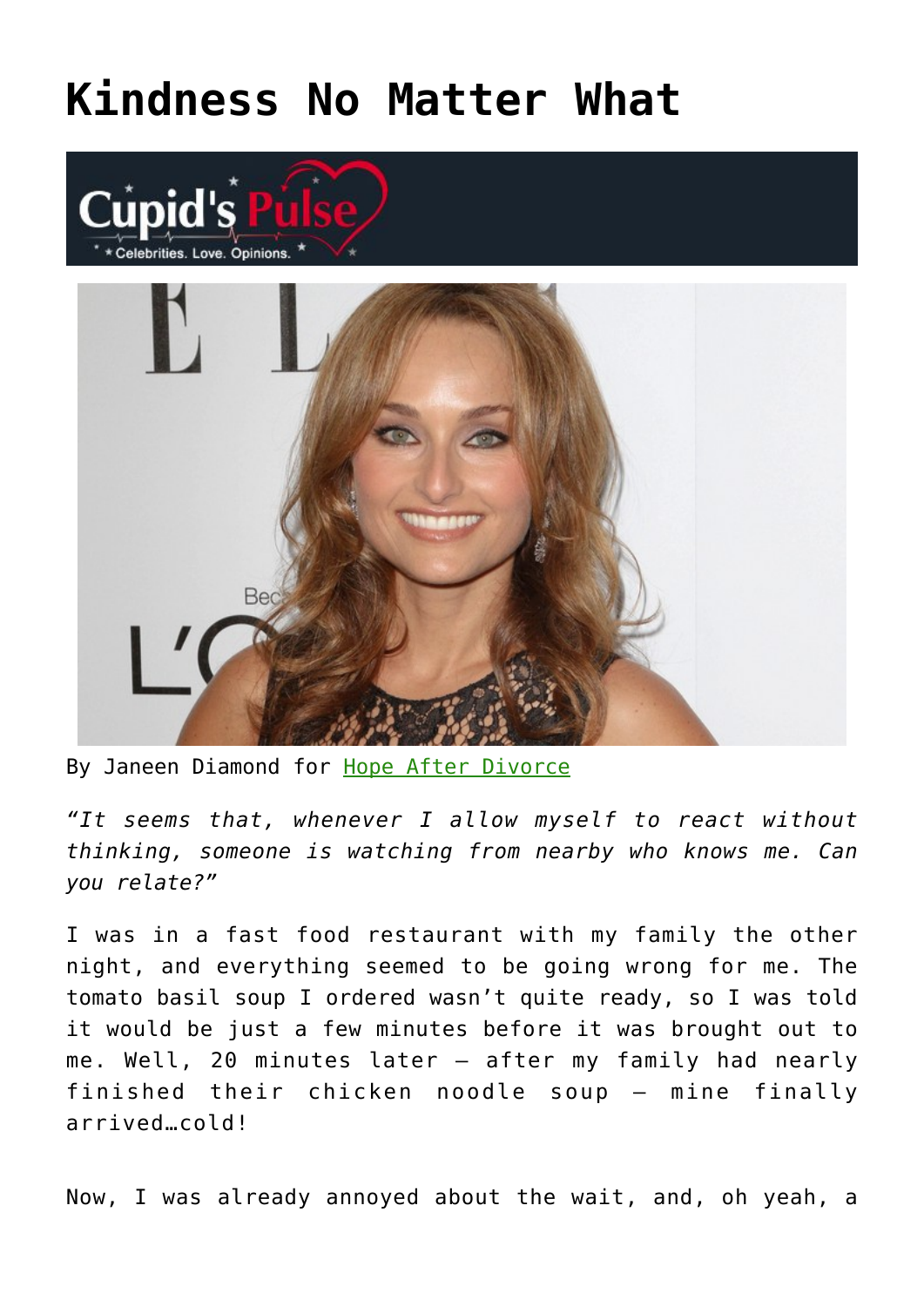pita bread incident, and I really didn't want to have to send my soup back, but I did! Cold soup just doesn't hit the spot when it's 28 degrees outside. And, silly me, I actually expected it to be hot after waiting 20 minutes, right?

**Related Link:** [EXCLUSIVE: Designer Christy Biebrich from](http://cupidspulse.com/55117/christy-biebrich-brother-vs-brother-hgtv-design-love/) ['Brother vs. Brother' Says, "Laughter Is The Secret to a](http://cupidspulse.com/55117/christy-biebrich-brother-vs-brother-hgtv-design-love/) [Healthy Everything!"](http://cupidspulse.com/55117/christy-biebrich-brother-vs-brother-hgtv-design-love/)

When the waitress finally brought my heated-up soup back to my table, she sat it down in front of me, looked me in the eye, and said without hesitation, "Let me know if that's good enough for you." Yikes! My daughter had pointed out to me earlier that I was making the waitress scared… but now, it was me who was scared. I would have eaten the soup had it been frozen at this point. Luckily, it was just right.

## **Relationship Advice for the New Year**

As I pondered what had happened that night, I realized both the waitress and I could have been a little more kind to each other. I don't like myself much when I allow my emotions to get the best of me and I wind up taking it out on other people. But here I was letting it happen. And she struck back. It made me think about how we can be unkind in all of our relationships, even with the people we love. Wouldn't you agree that our relationships with everyone — even those we don't know or even like — deserve our respect? After all, respect is one of the only things that keeps our world from crumbling into complete and utter chaos.

I decided right then and there that I'm going to work harder during this new year to be more kind to everyone I meet. So, as some general relationship advice, here are my rules to myself. You can borrow them if you'd like: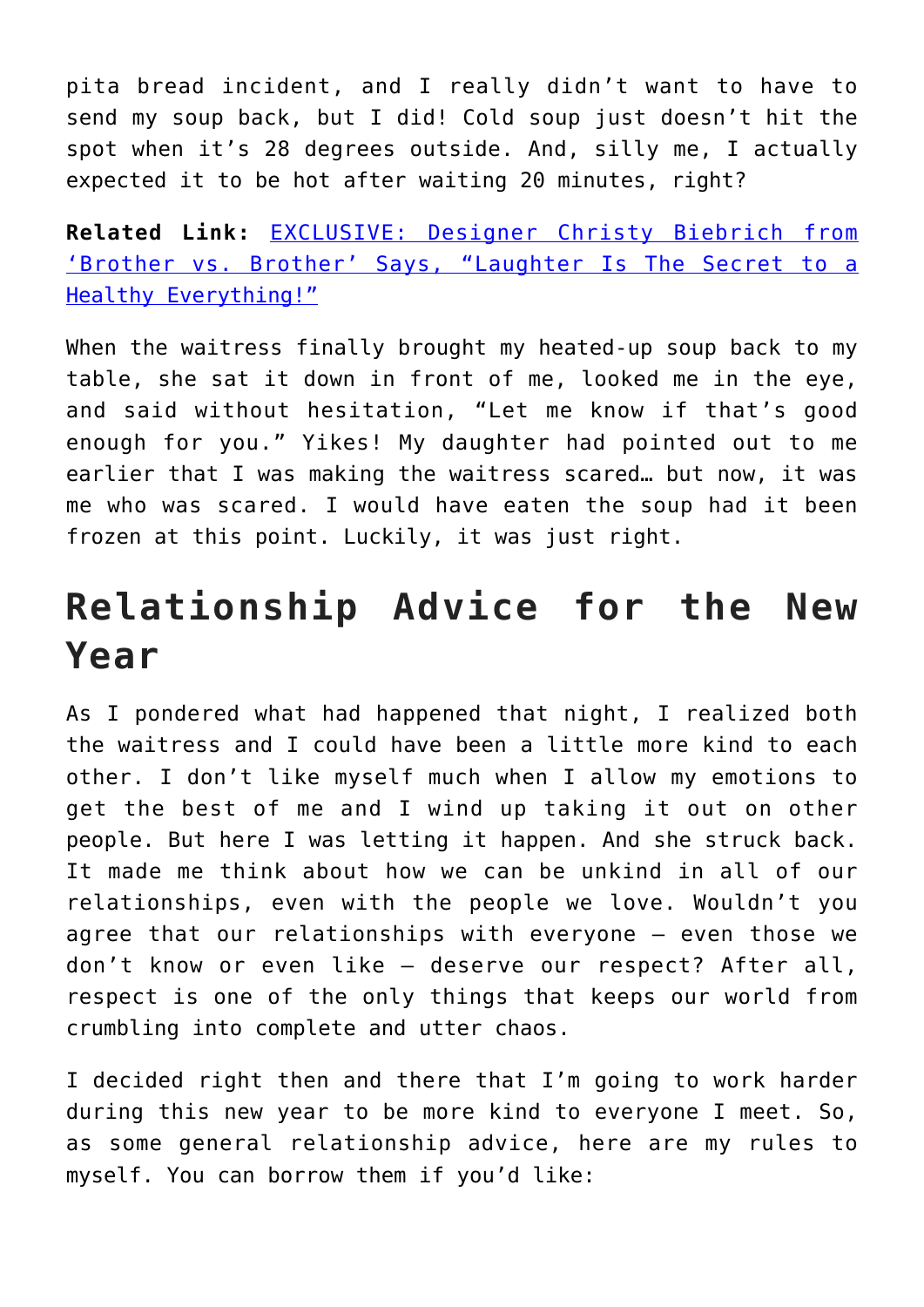• I will smile at every person I encounter;

• I will offer an acknowledgement to let them know they are important;

• If someone is less than kind to me, I will try to brighten their day with a kind word;

• And if a person annoys me in some way, I will ask them cheerfully how their day is going.

I kept these rules quite simple for a reason: so I could remember them and have only a few small things that I require of myself. That way, it's more likely I will actually stick to them.

**Related Link:** [Single Traits to Lose So You Can Move Forward in](http://cupidspulse.com/44508/single-traits-lose-move-forward-relationshi/) [a Relationship](http://cupidspulse.com/44508/single-traits-lose-move-forward-relationshi/)

I consider myself a generally happy, kind person. But I am here to tell you that stress and pressure can get the best of any of us. We are all capable of acting annoyed, put out, angry, and unkind. It seems that whenever I allow myself to react without thinking, someone is watching from nearby who knows me. Can you relate? Maybe next time, I'll tell you about the time I said something thoughtless about my husband's exwife only to discover she was sitting at the table behind me. Yep, it actually happened!

## **What We Can Learn from Celebrity Divorce**

Celebrity and well-known chef Giada De Laurentiis recently announced that she and her husband are divorcing. They have been married for 11 years and have a young daughter. They have stated that their divorce comes with much sadness. However, they are committed to focusing on the future with a desire for their family to heal and be happy. They say this is giving them the much-needed strength to move ahead. This celebrity divorce is a great example of how couples can choose to move